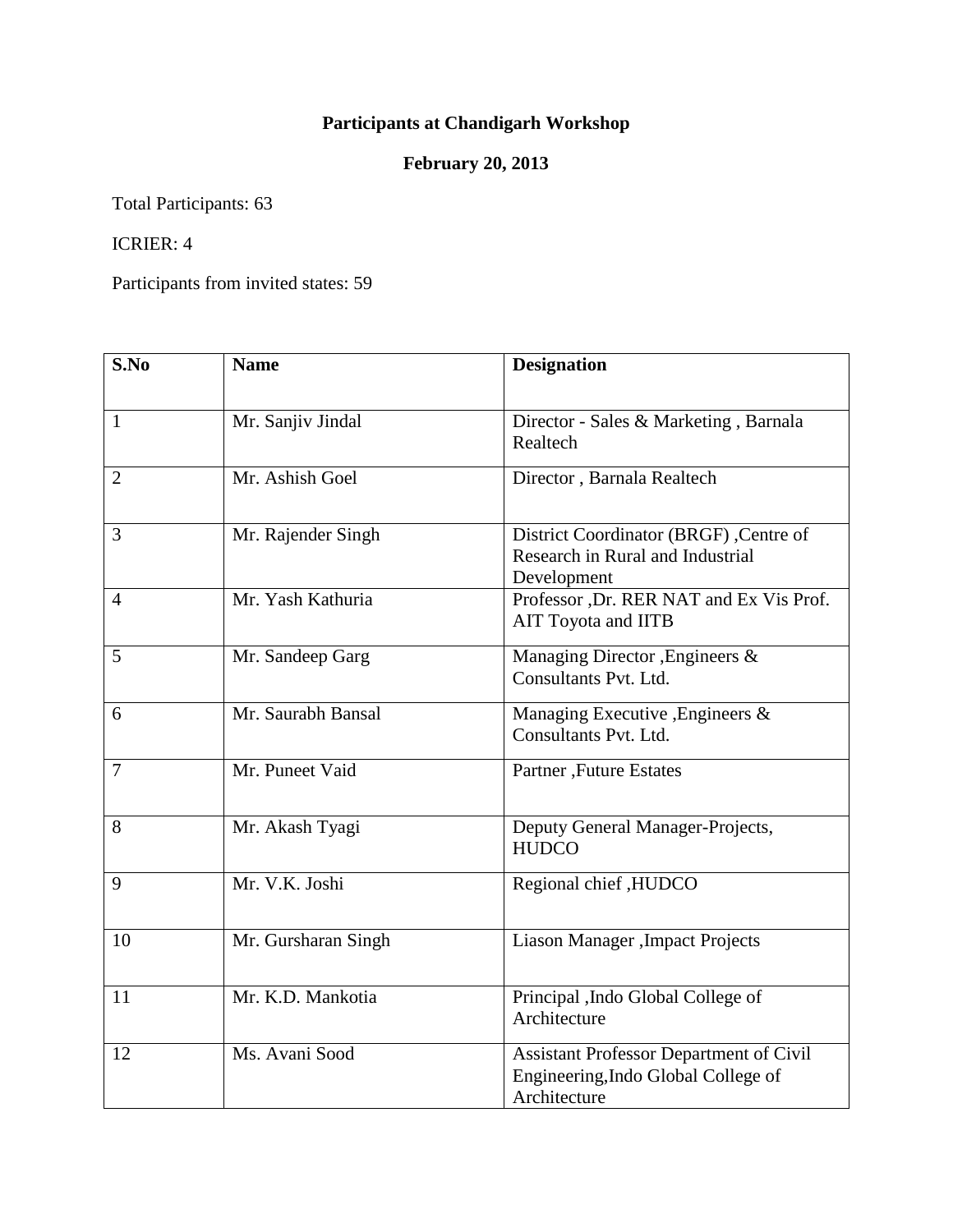| 13 | Mr. Prateek Parag        | Research Scholar - B.Tech , Indo Global<br>College of Engineering                 |
|----|--------------------------|-----------------------------------------------------------------------------------|
| 14 | Ms. Palka Prashar        | Research Scholar - B.Tech , Indo Global<br>College of Engineering                 |
| 15 | Mr. Shakti Vardhan       | Research Scholar - B.Tech , Indo Global<br>College of Engineering                 |
| 16 | Mr. Amandeep Singh       | Jaypee Greens                                                                     |
| 17 | Mr. Manoj Garg           | CEO, Makaan Search                                                                |
| 18 | Mr. Repudaman            | Sales Director, Nipro Technologies<br>Limited                                     |
| 19 | Mr. SikanderSingh Dhami  | Director, Pearls Buildwell Infrastructure<br>Ltd.                                 |
| 20 | Ms. Neelam Sidhu         | Research Scholar - Urbanisation , Punjab<br>University                            |
| 21 | Ms. Samriddhi Chauhan    | Research Scholar - Urbanisation ,Punjab<br>University                             |
| 22 | Mr. Piyush Deshpande     | Deputy General Manager, Paul Merchants                                            |
| 23 | Ms. Sowmya Shashidhara   | Associate Director, Punj Lloyd Institute of<br>Physical Infrastructure Management |
| 24 | Mr. Ashwagosha Ganju     | Director , Snow & Avalanche Study<br>Establishment                                |
| 25 | Dr. Jimmy Kansal         | Research Analyst , Snow & Avalanche<br><b>Study Establishment</b>                 |
| 26 | Mr. Sanjay Sharma        | General Manager - Marketing, Somany<br><b>Ceramics Limited</b>                    |
| 27 | Mr. Anil Kumar           | Co-Founder, Makaan Search                                                         |
| 28 | Mr. A.S. Sekhon          | Joint Commissioner , Municipal<br>Corporatiion                                    |
| 29 | Prof. Rajesh Chakrabarti | Executive Director, Bharati Institute of<br><b>Public Policy</b>                  |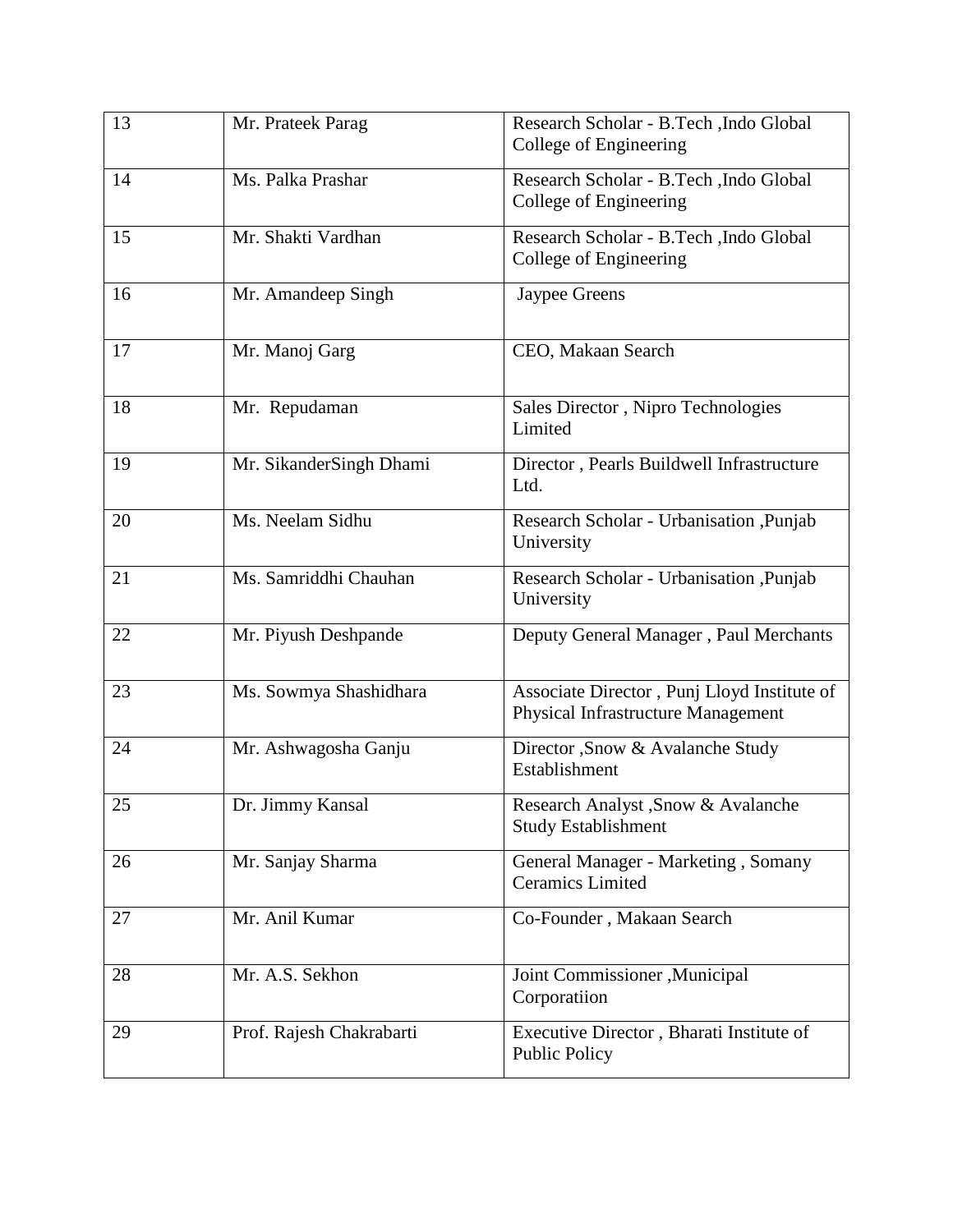| S.No | <b>Name</b>          | <b>Designation</b>                                                  |
|------|----------------------|---------------------------------------------------------------------|
| 30   | Mr. JitKumar Gupta   | Ex-Director, College of Architecture, IET<br><b>Bhaddal</b>         |
| 31   | Mrs. ManjuRani Gupta | General Manager Department of<br>Water, Urban Local Bodies          |
| 32   | Ms. Harjot Kaur      | Deputy General Manager - Projects,<br><b>HUDCO</b>                  |
| 33   | Mr. Vinay Sharma     | Corporate Communicator, Mangla Sons                                 |
| 34   | Mr. Upinder Sawhney  | Professor - Economics , Punjab University                           |
| 35   | Er. A.K. Jain        | Senior Manager , Sahara India                                       |
| 36   | Mr. Vivek Singla     | Partner , SGV Associates                                            |
| 37   | Mr. ArunK. Jaura     | Partner , SGV Associates                                            |
| 38   | Mr. Rahul Sharma     | Deputy Manager , Municipal Corporatiion                             |
| 39   | Dr. Shivali          | Director, Amity                                                     |
| 40   | Mr. Pranjal          | Faculty, Amity                                                      |
| 41   | Dr. Babita           | Faculty, Amity                                                      |
| 42   | Mr. Rahul Bagdia     | Director, P. Manifold                                               |
| 43   | Mr. Sunil Garg       | <b>Assistant General Manager, Somany</b><br><b>Ceramics Limited</b> |
| 44   | Mr. Sarban Singh     | State Editor and Special Secretary,<br>Haryana, Revenur Department  |
| 45   | Mr. Kamlesh Paul     | Additional Commissioner (T), Municipal<br>Corporatiion              |